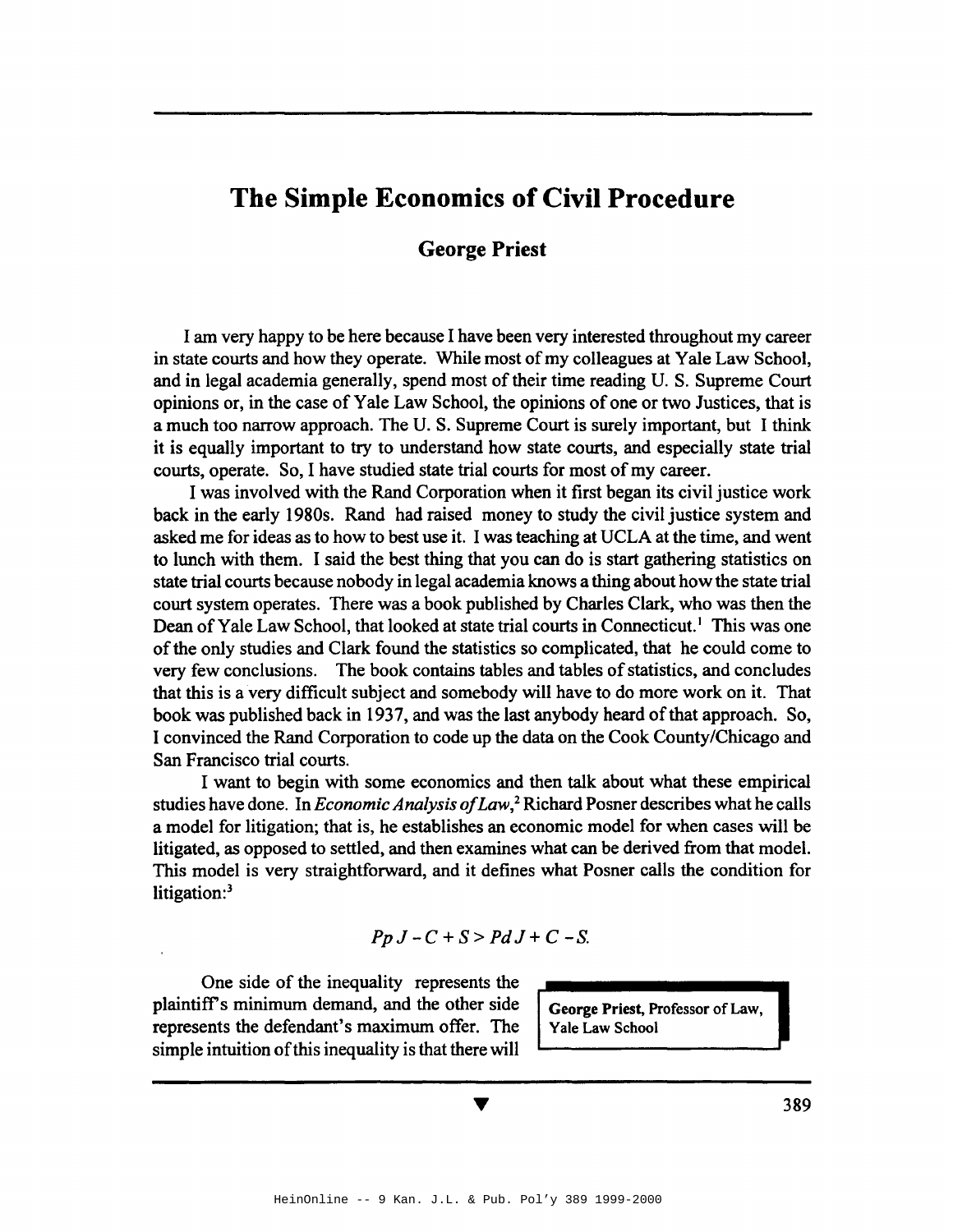be litigation if the minimum amount the plaintiff demands is greater than the maximum amount the defendant offers. On the other hand, if the defendant is willing to pay in settlement more than the reservation price demanded by the plaintiff, or equal to the minimum amount the plaintiff will accept, then they will settle the case.  $P_p$  refers to the plaintiff's estimate of the likelihood of success, that is, the likelihood, in the plaintiff's mind, that the plaintiff will win the case. J refers to the expected judgment or stakes of the case.  $C$  is litigation costs. The plaintiff knows that the net return is going to be less than the expected amount he can win at trial because there are litigation costs, whether it is a percentage or an absolute amount. These amounts, of course, may not be trivial. There may also be some costs of settlement, S.

Conversely, the net expected cost of litigation to the defendant is the defendant's expectation of the probability of success,  $P_d$ , times the judgment, J. We will see here, in this inequality, that the two estimates of the amount at stake are the same. That is usually not true, which is important for the analysis. If the case goes to trial, the defendant will have to pay litigation costs, so the net cost to the defendant includes what the defendant's litigation costs are going to be, minus settlement costs. There is a savings if the parties settle.

By some very simple algebra made possible by having this  $J$  constant, the equation can be reorganized:4

$$
(Pp - Pd)J > 2(C - S).
$$

This is the same inequality as above: that is, there will be litigation rather than settlement when the difference between the parties' settlement offers, times the stakes of the case, is greater than the difference between the costs of litigation,  $C$ , and the cost of settlement, S. This is the savings in litigation costs from settling, rather than litigating, the case. The point ofthis economic model ofwhen cases litigate rather than settle is, ifthe differences in the parties' expectations of success, times the amount at stake, are greater than the savings in costs from settling rather than litigating, then the parties will litigate. On the other hand, ifthis inequality is reversed and the cost savings from settlement are greater than the difference between the parties' expectations of success, they will settle.

There are a number of different implications of this model. Obviously, one is that the plaintiff's expectation of success has to be greater than the defendant's, that is, the plaintiffhas to be more optimistic than the defendant to justify litigation as long as these costs are positive. If  $P_p$  were less than  $P_d$ , the left term would be a negative number, so it would not be greater than costs because we know litigation costs are greater than settlement costs. As a general matter, and this is an obvious intuition, parties fail to settle cases where plaintiffs are more optimistic than defendants about the expectation of recovery.

Let me talk to you now about some of the empirical work I have done. A lot of economics is simply putting into somewhat more rigorousform common sense intuitions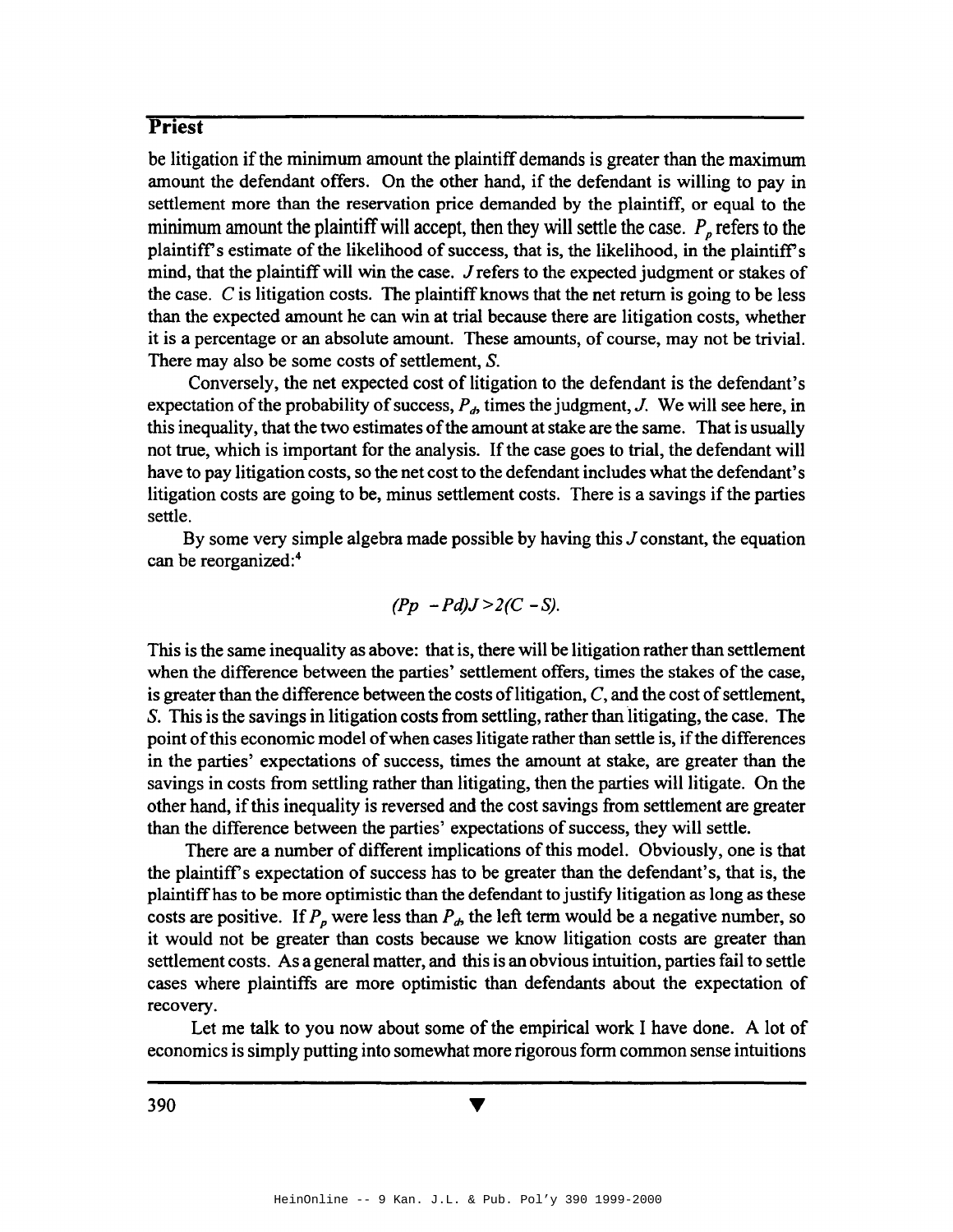about how people behave, and what the incentives are to behave one way or another. There is a lot to be learned about how markets operate and how parties interact given different incentives. This inequality, while it simply shows when cases are going to be litigated rather than settled, reflects the determinants of what we might call the market for litigation.

Litigation resembles a market just like the buying and selling of commodities or services. It resembles a market in the sense that there are two parties interacting and there may be a way for them to maximize their returns. One way they can maximize their returns is by settling, that is, when they settle a case, they save litigation costs. We all know how costly litigation is. We all know, furthermore, that as an empirical matter a very small number of cases are actually litigated. I have studied this extensively in the Chicago courts. Between three and four percent of all cases filed proceed to a jury trial in the Cook County courts. That statistic has been estimated as true of other jurisdictions as well. Chicago is not really unique in that regard. Why would that be so? It is because, just as trade in a market, the parties have found it mutually beneficial to agree on some terms of settlement rather than to expend the costs of litigation and have a jury or a court determine who wins or loses.

One paper I did a few years ago looked at court congestion.<sup>5</sup> The Chicago courts, on and off since the end of World War II, have been plagued by substantial congestion leading to long delays between filing and trial. At various times, there have been efforts to reform the court system and the administration system of the Chicago courts, and also the Illinois courts more generally, over this long period. The question of court congestion in Chicago has been studied by many different scholars, study groups, and centersfor the study of state courts. This is because the court congestion, at least through the early 1980s, was substantial: Often four to five years elapsed between the filing of a lawsuit and an actual jury trial.

One of the most important studies was by Hans Zeisel at the University of Chicago, who did the famous study of the American jury with Harry Kalven.<sup>6</sup> Kalven was not involved in the congestion study, but Zeisel studied the congestion in the Chicago courts.<sup>7</sup> He had an idea that a way to solve the congestion problem was to think of congestion in the court system as a form of a log jam. He used a log jam metaphor. What he found was that the number of cases filed was increasing dramatically in the Cook County courts, and the number of cases processed, through either settlement or trial, was less. He recommended achieving a form of case load currency, or to use his metaphor, to get the river flowing again, so that the number of cases coming in was no greater than the number of cases being processed.

Zeisel also recommended establishing some special procedures to pick off the extra logs in the log jam to open the flow and have it move again. I do not mean to press the metaphor too far, he did not press it quite this far, but the idea was to get all these cases moving efficiently through the system. Zeisel proposed increasing pretrial settlement efforts, improving the management and administration of current cases, and bifurcating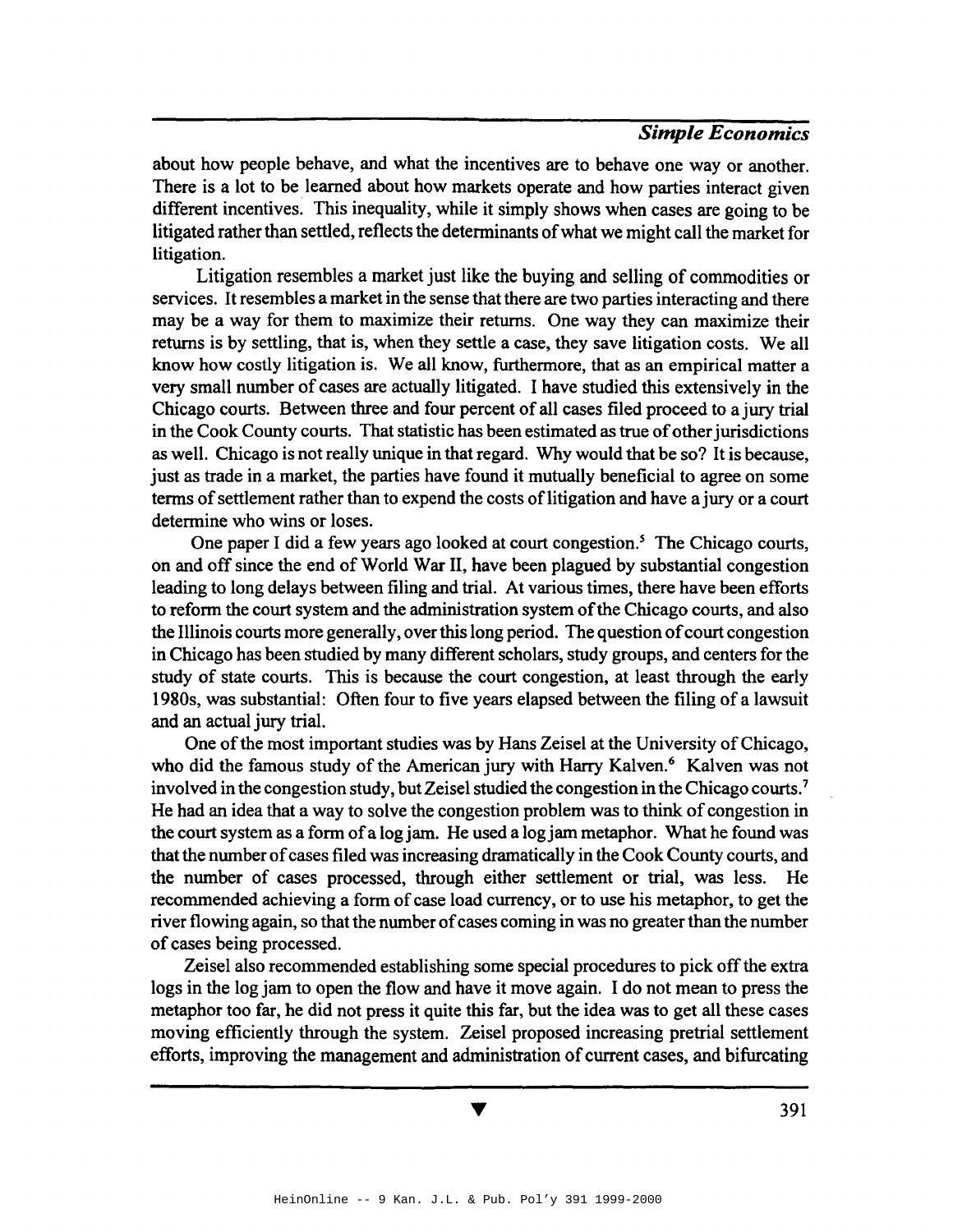trials. He also recommended simplifying jury deliberations and increasing the number of judges. Of course, since then, many other studies have suggested increasing the use ofADR, calendaring, and other forms of docket management.

The group working with Zeisel suggested that substantive changes in the law, and standardization of legal doctrines might help. For example, they thought the adoption of the Uniform Commercial Code might take a lot of cases away and solve problems. In the early days, it was believed that the adoption of strict products liability, as opposed to using the negligence standard, might ease court congestion because it would be easier to try product liability cases.

In most of the jurisdictions where there has been heavy court congestion, the problem has not gone away. More recent analysis of court congestion has derived the theory that there is something in the legal culture, the relationship between the attorneys and the court, that leads to chronic congestion and that some broader mechanism of changing that legal culture might be helpful. So far, no one has figured out how to change the basic legal culture to achieve that end.

I looked at efforts in the Chicago and Illinois courtsto deal with congestion and what the effects were, over a twenty-year period during the sixties, seventies, and early eighties. One year, there was the creation of a court administrator. The next year, the adoption of a different set of pattern jury instructions. Zeisel recommended impartial medical experts. I do not think that lasted very long. They built a new courthouse in Chicago. The next year, the adoption of bifurcated trials and a summer pretrial program. The next year, the adoption of seventeen new judgeships. The next year, a total reorganization of the courts. The next year, case management computerization. The year after that, new Chicago courtrooms. The year after that, increased assignments of downstate judges to Cook County. The year after that, new Chicago courtrooms. They adopted, for a while, a specialized malpractice division, although I do not think that survived. The year after that, ten new judgeships, then thirty new judgeships, and eleven new judgeships, and nine new judgeships. Over this twenty-year period, the number of judges was basically multiplied by five in the Chicago courts, and all of these other case management procedures were adopted.

What happened empirically? Because I had these detailed trial data, I was able to measure the time between filing and trial precisely. During the first part of the period, which was 1959, there was a delay of a little less than five years from filing to trial. All of those reforms were instituted in the years after that. Basically, the graph goes up a little, up a little more, there is a bit of a drop in the early seventies, it goes down a little, and then it starts rising again. By the end of the period, the court congestion was no different than it was at the beginning of the period, notwithstanding five times the number of judges plus all of the other procedures that were adopted.

Why would that be true? I think you can learn something about it by going back to the economic model of when cases are litigated and when they are settled. Court congestion, or delay, has the effect of changing  $J$ , the stakes of the litigation. In a simple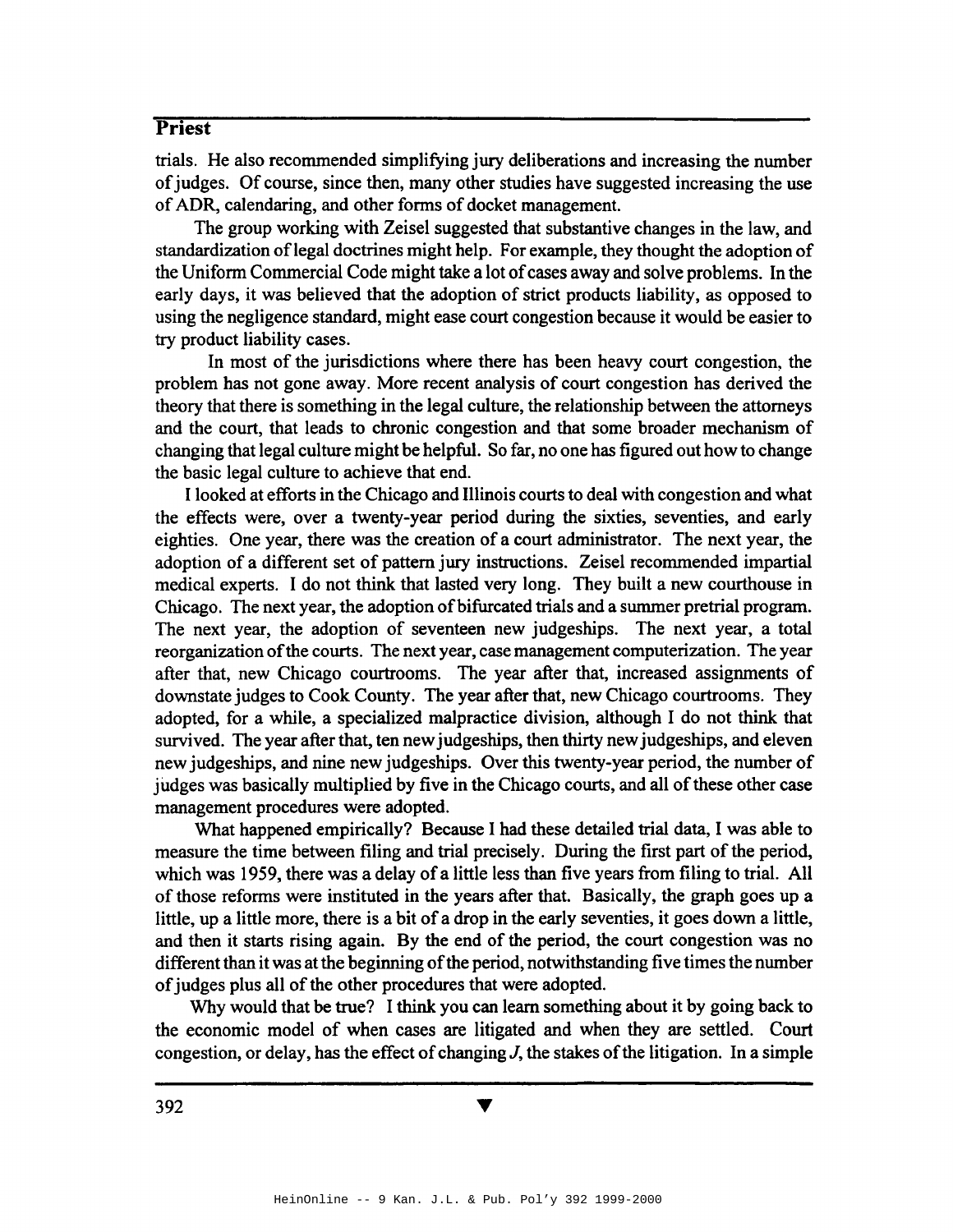economic sense, delay puts a discount rate on  $J$ , so  $J$  is not simply  $J$ , but  $J$  plus an interest rate, one plus *I,* or divided by an interest rate multiplied by the period of time, *T,* the number of years. So  $J$  is discounted by interest over the period of time of delay. Posner also discusses this, but I think the economic point is a little different than Posner's. The delay has the effect of depressing the amount at stake in the litigation. The plaintiff's minimum demand is not only what the plaintiff expects to win if the plaintiff goes to trial but also what that is worth when the plaintiff wins, so the present value of a payment to be made five years from now or six years from now is substantially less than the nominal amount of the judgment, depending on the interest rate.

UNIDENTIFIED SPEAKER: First, you are assuming no prejudgment interest on the left side of the ledger. Secondly, you are also assuming that court delays do not run up the cost of litigation on the other side of the ledger.

PROFESSOR PRIEST: That is true. It is simple in a number of ways. Those both are important ways ofmaking the model more complete. You are right, prejudgment interest will offset this. Ifwe really want to deal with prejudgment interest, we could put that into the equation at the start so that the initial demands and the initial offers are based upon an expectation of what that delay will be and what the prejudgment interest will be. That is correct. Given prejudgment interest, however, delay still reduces the expected value of a judgment.

UNIDENTIFIED SPEAKER: Prejudgment interest makes litigation more likely?

PROFESSOR PRIEST: Prejudgment interest increases the stakes and thus increases the difference between the total amount at stake and what the settlement costs would be, that is true. An additional complication is that as time goes on, litigation costs may increase or decrease. They increase to some extent because the lawyer has to monitor the case. How much they increase is a good question as to how much has to be done prior to the time that a legitimate trial date is set or expected. Even building those variables into the expectations, differential delay will have the effect of adjusting this entire process. The point is that court congestion is going to have something of an equilibrium effect, that is, the longer the delay, even given prejudgment interest and the differential costs from additional litigation, the lower the total amount at stake will be. Therefore, the likelihood is greater that the parties will settle the case. The shorter the delay, the greater the amount of  $J$  will be, and the greater the chances of litigation by the parties will be because this difference in expectations is more likely to exceed the difference between litigation and settlement costs.

This means that all the various efforts to reduce court congestion have a counterbalancing effect, that is, the more they reduce court congestion, the more they also reduce settlement and, therefore, increase court congestion. This leads to a kind of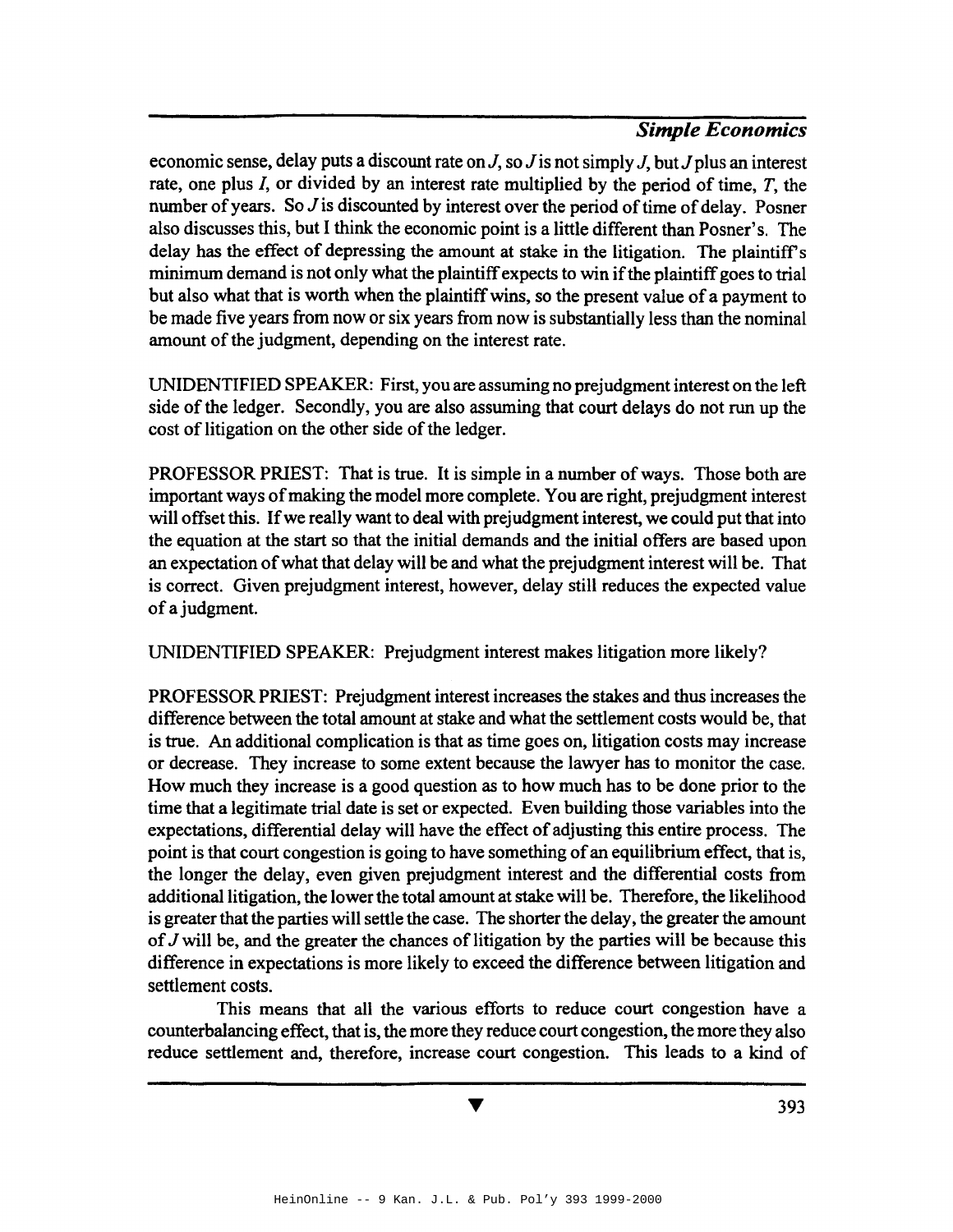equilibrium. There will be a counterbalancing effect on the existence of court congestion because it has an effect on the expectedjudgment ofthe parties, and will then self-correct. Changes in the legal system to address court congestion will affect the settlement decisions of the parties, so that the log jam, if you want to call it that, is continuously recreated.

The log jam is not a perfect metaphor because it is not so much that there are a bunch of cases that hold up all of the other cases. Rather, the decision to keep the case on the river, or in the pipeline, is affected by the long-term court congestion. There is no doubt that when the number of judges is increased by five times, more cases will be processed and more cases will be given the opportunity of going to trial by jury than would be true otherwise. However, there must be a reason that the number ofjury verdicts actually did not increase by five times when five times the number of judges were added. This suggests that there are many other things going on with what judges are doing, but it affects the underlying settlement practices of the parties.

In the past, Posner used the example of congestion on a freeway. If you add another lane on the freeway, there will be more cars on the freeway and it will self-correct. I think that is true, but this is a slightly different effect. It is not so much that people decide that now, because there are more judges, they want to have a jury trial. Rather, because there are more judges, or because there are simplified procedures, or because the court administration has been changed to make things process more rapidly, the amount of delay is lowered, which increases the amount of the judgment and increases the likelihood that the parties, in their negotiating in the market over settlement, will fail to settle.

UNIDENTIFIED SPEAKER: I do not say this defensively, but the big problem that we have in Cook County is that there are a limited number of trial attorneys who will come in with their affidavits and say, "You know, we are with a big firm, but there are only three trial attorneys." One attorney is on a complicated 12-week medical malpractice case, or this person is on a products liability case. Surprisingly enough, often it is that the attorneys are not ready.

Then you say to them, "Well, you have to get ready." Then there is some important case where a local official was indicted in federal court, and was forced to trial in less than three months. Now, part of the appeal is that she was denied her own choice of attorney because the judge said, "I don't care what the lawyer is doing, you're going to go to trial." So there is a little balancing.

PROFESSOR PRIEST: I do not disagree at all. It is a lot more complicated. Everything is always more complicated. There are some defendants that have great incentives to delay, even with the existence and availability of prejudgment interest, and that will affect the decisions to litigate as well. It is my view that there is a market feature to all of this, that is, ifthe returns were greater to trial attorneys in pressing those cases to trial, then there would be more trial attorneys. The large firms would free up people, or hire more,

394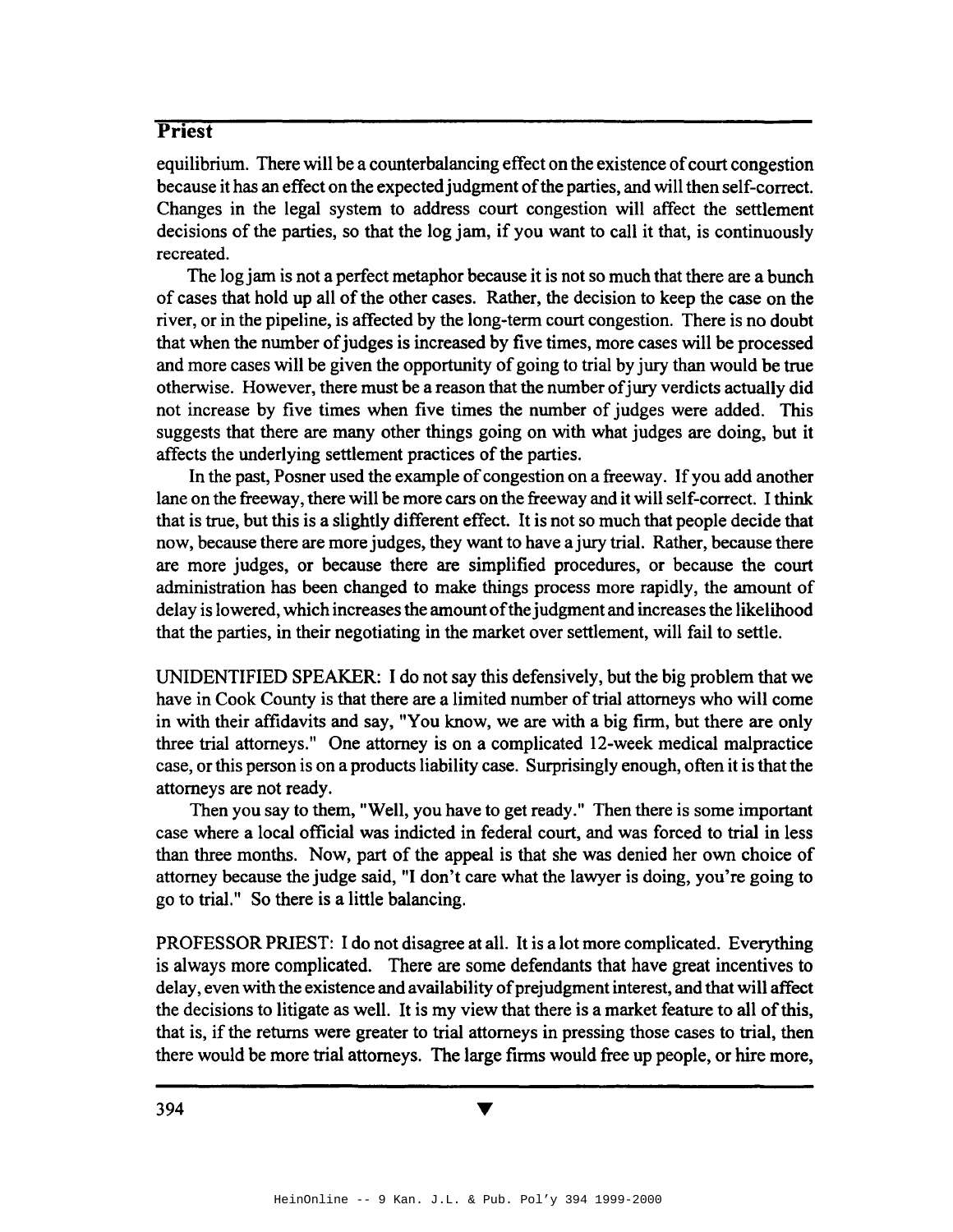or recruit from the hinterlands, or find more ways of trying more cases if the incentives were substantially greater for more trial cases. There are markets in many different dimensions. This is just one feature of them.

UNIDENTIFIED SPEAKER: What is your evidence of this theory? Because it is absolutely the opposite of my experience. My experience, in terms of delay, is that the longer you delay, the greater the likelihood of having a trial, and the shorter the delay, the less likelihood. That has been our court's experience as well. The judges who are the most current on their cases and get the cases ready for trial have more of them settle.

PROFESSOR PRIEST: Well, a lot of people have written about this, including me. I would be happy to send you all of this, but the proof of the theory, and of the model, comes in a variety of different ways. It comes through aggregate data, not by looking at any single judge. I do not doubt that there are some sets of judges that resolve cases more rapidly than others. I think they tend to be the decisive judges, meaning both parties can be convinced that the judge is really going to go ahead with what he or she says, and the parties can predict what the effect of the judge on the outcome of the trial is going to be. To the extent that the parties' differences in their expectations of the outcome are reduced by decisive judges, by knowing what the judge is going to do or by being certain that the judge is actually going to have a trial on the date that was set, that will also affect how the parties litigate or settle.

The proof of this comes from roughly thirty or forty large empirical studies. Again, in this empirical study, there was a drop in the seventies because during that period the courts increased the jurisdictional amount for the superior trial courts, as opposed to the lower courts, by a very substantial amount. The amount rose from \$5000 to \$15,000, so there was a big flood of cases out of the superior trial courts into the lower courts, although, over time, that changed and restored the same rate of delay as had been true at the beginning of the period. The period of delay in the lower courts was now much greater because they had many more cases than they had to deal with before, even though that eventually equilibrated as well. So, the support comes from this large set of empirical studies that has generally supported the model. That is not to say that it is not a complex matter and that the incentives of lawyers do not make a difference.

UNIDENTIFIED SPEAKER: This may not be helpful, but I think of the cost of litigation as a tax on some activity. Cases that go to trial are cases where the market fails. Strong cases settle fast. Weak cases go on.

PROFESSOR PRIEST: I agree with that.

UNIDENTIFIED SPEAKER: With more complete knowledge and better information, people know where they are. But, ifyou do not even include all the cases that never even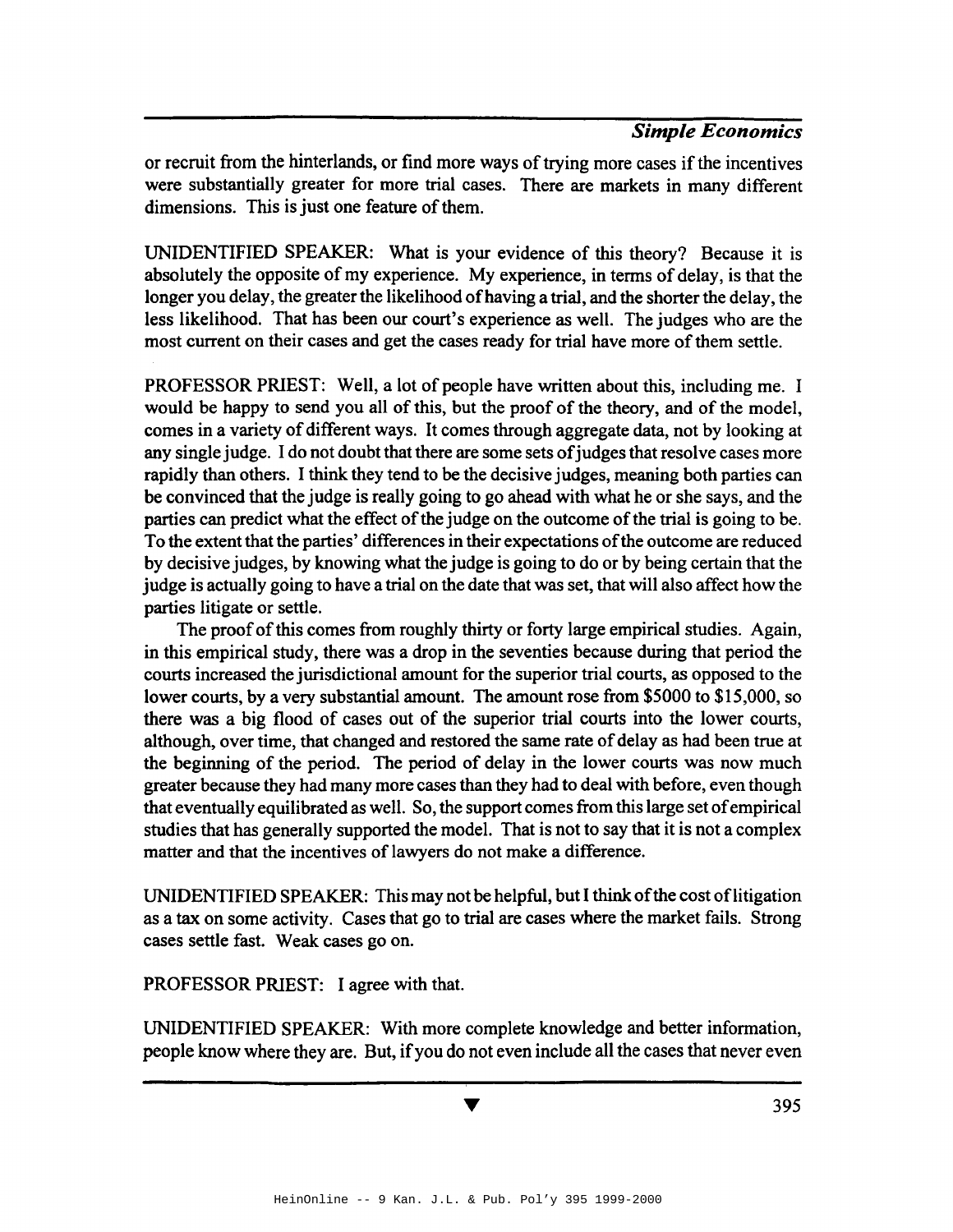get filed, because they settle, it seems to me to be very difficult. Your formulas are great as a jumping off place to talk about things, but my experience is that generally, the lawyers or the parties have very divergent ideas about J, the possible judgment.

#### PROFESSOR PRIEST: I agree.

UNIDENTIFIED SPEAKER: There is a comment in the materials you passed out about that. Posner kind of blows it off, like if people disagree about what the case is worth, it probably will not settle. That is the case, in my experience.

PROFESSOR PRIEST: I agree. In fact, if you do not mind, let me move to the next set, which relates to this point. This is a more complicated model. I do not want to just spend time on congestion and  $J$  itself alone, or on the assumption that  $J$  is equal.

Let me show you some other work I have done to describe some other features of this. One thing I looked at was the case load of the civil jury, that is, what does the civil jury do and how does the civil jury spend its time? Again, in academia, actually, in American life, there is not a lot of attention given to what the civil jury actually does. There is a great veneration for the civil jury. It is one of the most important institutions of our democratic system, but what does it actually do, why is it so important, and how should we think about it?

Putting aside the historical reasons and so forth, there are a number of strong and powerful public policy justifications for civil juries. One is that there is a thought that the civil jury brings some sense of community values to difficult decisions, that the civil jury is important where there is litigation that implicates complicated, difficult, or uncertain public values. Certainly there is a sense that the civil jury is a counterpart to the criminal jury in cases implicating the government, that is, where the government is a litigant. Just as we want a jury of citizens to determine questions of guilt or innocence in the context of a state prosecution of a citizen, we may also want a jury of citizens in the context of litigation involving the government to be impartial or to protect the citizenry from anything the government might do.

Harry Kalven, a teacher of mine, a great man, and a person who is greatly responsible for the modern veneration of the civil jury, used to argue that the civil jury was extremely important in cases where judges may not have any particular expertise as to the effects of a particular harm, but some sample of the citizenry would be able to make that evaluation. He thought the civil jury was extremely important in libel and slander cases where the jury would have a better sense of an individual's loss of reputation. He also argued that the jury is important in a particular set of personal injury cases. When someone is disfigured, for example, the model who had her face slashed, the civil jury would have a sense of what that loss would be in a way that any single judge may not. Of course, the civil jury also serves as a role in training citizens or committing citizens to the legal system.

V

396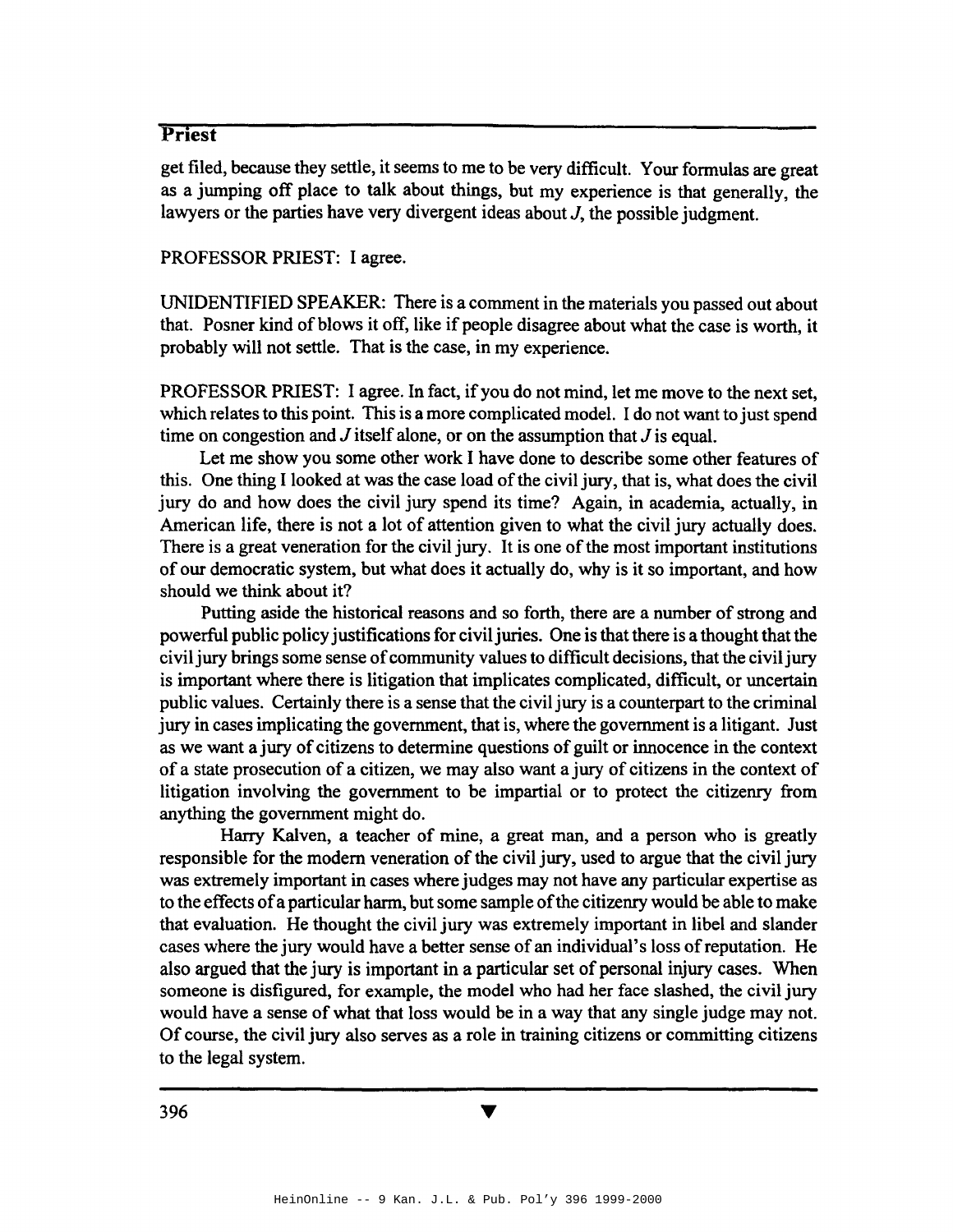What does a civil jury actually do? When I studied these Chicago trial court cases over a twenty-year period, I looked at the nature of the cases and particularly the amount of time that civil jurors spent on different types of cases, to see how much aggregate time is spent on these cases for which it is most compelling to have a civil jury. In this study, civil juries spent 0.26% of their time on libel and slander cases; there are not a lot of libel and slander cases. Civil juries spent 0.97% of their time on cases where the government was a litigant. What are the cases where they did spend a lot of time? Auto collisions. Again, these data are somewhat old, but it is reflective of a more general economic process. The civil jury spent 63.17% of its time on auto cases; a little less than ten percent of its time on suits against landlords or suits for being injured on a property; 6.82% on workplace injuries; five percent on products liability; and a little lessthan three percent on malpractice.

Again, Harry Kalven made the argument that you may need a civil jury to really understand not only disfigurement but also serious pain and suffering. How would a judge have any greater sensitivity of that? Civil juries only spent 1.26% of their time on cases involving death, and only 2.93% of their time on cases involving serious quadriplegia, hemiplegia, or brain damage. Maybe we want a jury of peers, but in fact, most of the jury's time is spent on cases where the injuries are somewhat routine. Juries spend twenty-four percent of their time on cases where the most serious injury claim is a fracture; twelve percent when the most serious injury is a sprain or strain, eight percent on whiplash; and 5.47% when the most serious injury claimed by the plaintiffis a bruise. Why would we have the civil jury resolving not these cases of great democratic moment or these cases that implicate the public values as we describe them, but rather, cases which are, in terms of liability, rather of a routinized nature, such as these auto collision cases?

In other countries, for example Canada, they have something called a collision chart. There is a picture, which sometimes you see on police reports in various cities, where if one car hits the other at a particular angle, there is a liability assignment as between the two. They have all of these different pictures, and that is it. They do not go to trial over these matters.

Why would the civil jury end up with cases of this nature in the United States? I think it relates to the litigation inequality. These types of claims, accidents, or injuries are ones in which the plaintiff has a reason to believe that he or she can get a certain amount and he or she is optimistic about that. The defendant believes, or can prove, that the injury is minimal, or that the accident was routine, and they disagree on the outcome and go to trial. The principal reason these cases are litigated rather than settled is because of the uncertainty that remains over the outcome.

This also affects the delay point, for the same reason as before. If it is clear what the outcome ofthe case will be, the case is much more likely to settle and will probably settle more quickly than if the case is uncertain. I would not call it a market failure because I do not know that we want to say that there is some ideal of zero litigation or even that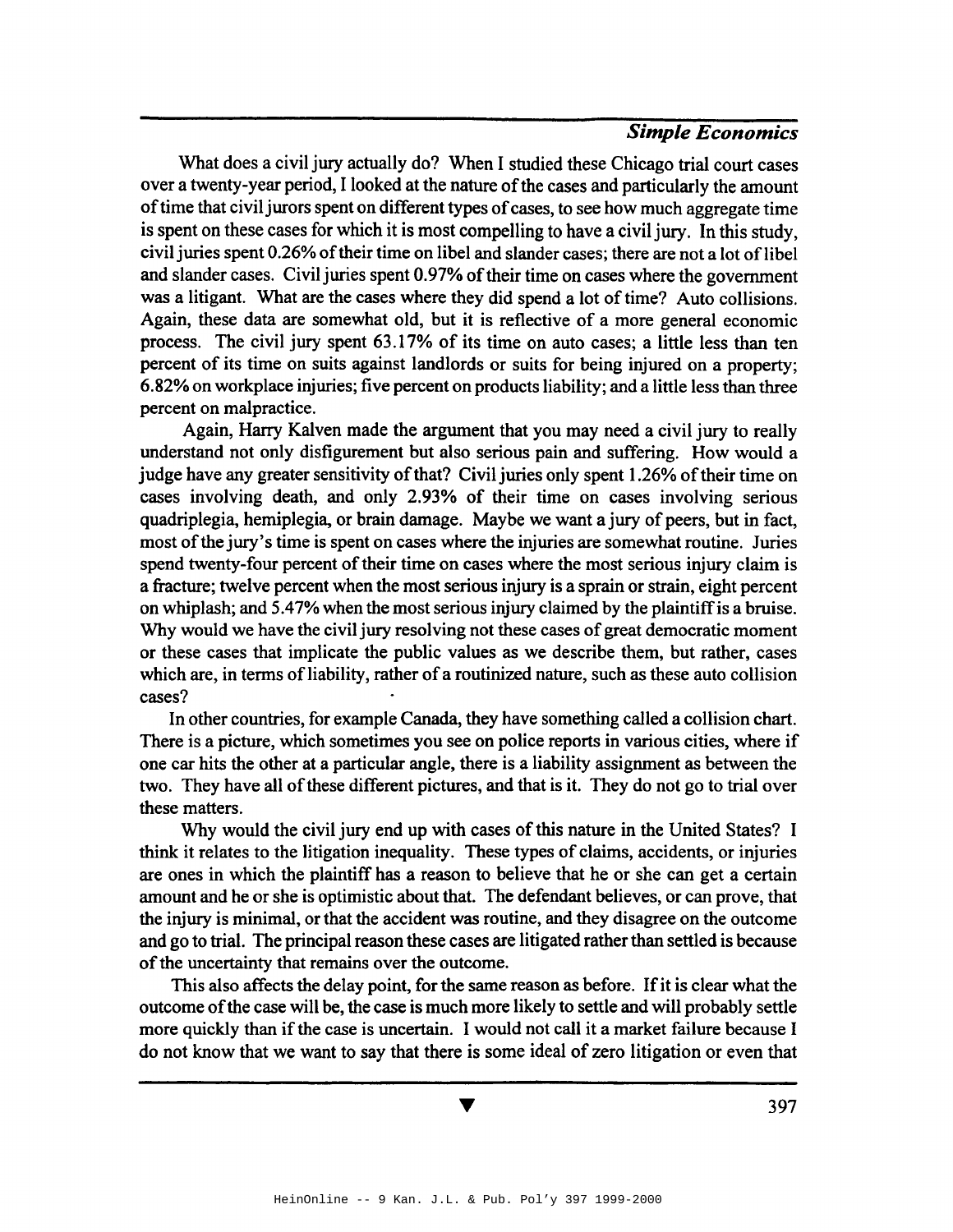there is some ideal of litigation of only a few types of cases. I am severely criticized as un-American every time I say something like this, but the notion of restricting the jurisdiction of the civil jury does not seem to me to be anti-democratic on the whole. For example, if we say we should decide auto collision cases in a different way. Unfortunately, the first time I raised this proposal was at an American Trial Lawyers Association convention. It was not very well received. I forgot my American flag pin that I have to wear when I say that.

It is not the failure of the market. It is how the market operates, given the institutional conditions that are created here. I am not a critic of the jury system in terms of democratic values, but one of the features of the jury system is that it creates a great deal of uncertainty because the sysetem picks people at random who are chosen because they know nothing about the subject. If potential jurors do know something about the subject, they are usually challenged or excused from the jury. A process of that nature creates uncertainty by definition which is why it generates and fosters litigation.

There is another study, which I have not yet published, on the different circuits of the federal courts which have different procedures as to whether they announce the panel of judges who will hear a case in advance. For example, in the Second Circuit, the attorneys do not know who will be on the panel of judges until they walk in the courtroom. In other circuits, there is some advance notice of who the judges will be. What is the difference? One thing you can see is that if you know who the judges will be in advance, the cases are more likely to settle than if you do not know who the judges will be. Why? Because there is greater uncertainty. If you are in the Seventh Circuit and you know the panel is Posner, Easterbrook, and it doesn't really matter who else, you can pretty well figure out how your case is going to be decided on the whole. If you have a good strong economic case, your settlement demand goes up. Conversely, the other party's settlement offer goes up. Again, I do not mean to claim this economic model explains everything about litigation, but it does generate implications regarding many features of our system and how they operate.

UNIDENTIFIED SPEAKER: In some of the other sessions, we have talked about risk aversion. Doesn't your theory have to be measured by that kind of a calculation about settlements?

PROFESSOR PRIEST: Sure.

UNIDENTIFIED SPEAKER: The type of personalities in that situation?

PROFESSOR PRIEST: The risk aversion point is a little complicated. Generally, risk aversion will have the effect of depressing the expected value of a case, but it depends on who is uncertain. If both parties are equally uncertain, depending on the direction of the uncertainty, it may increase the difference between the parties' settlement offer or it may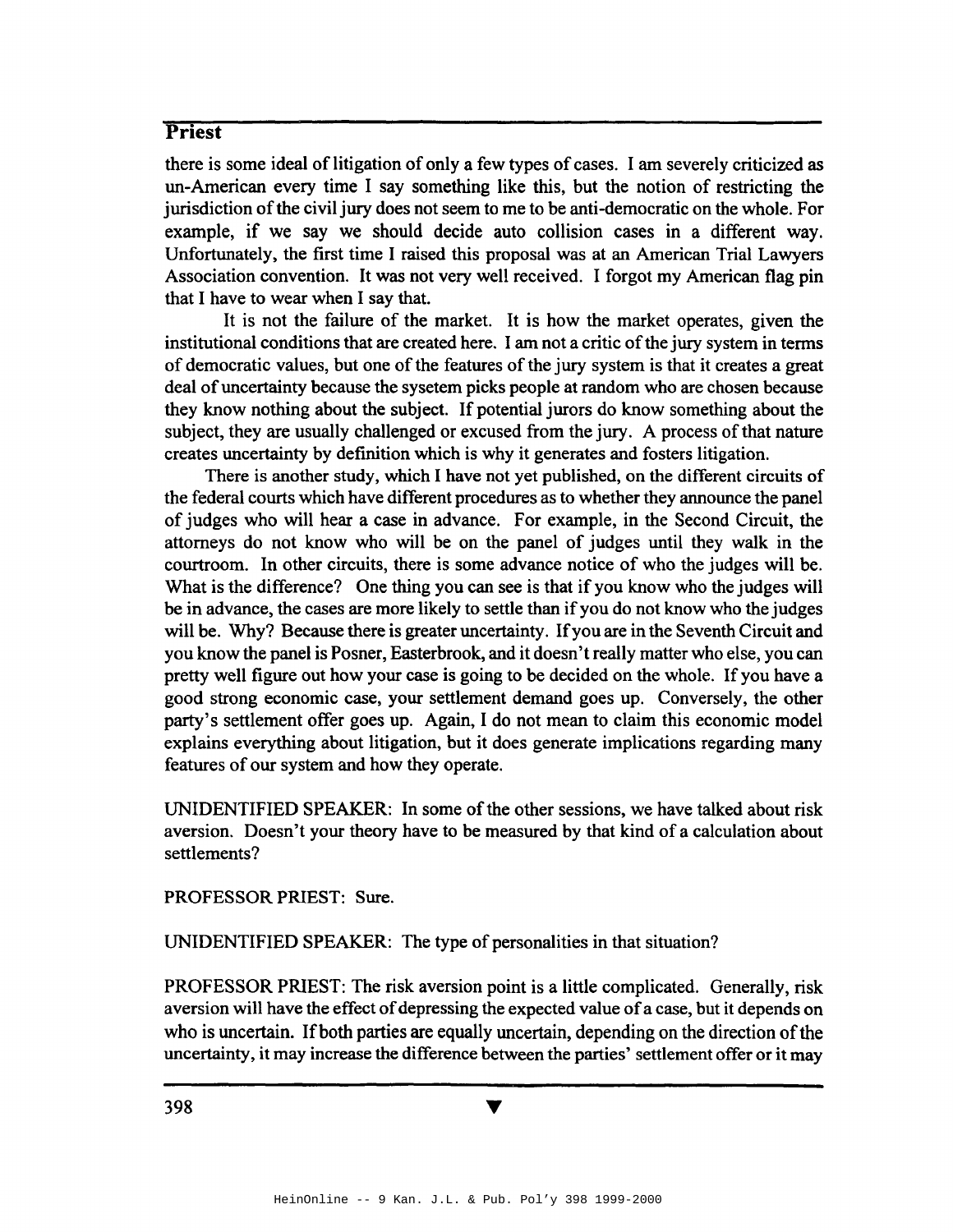narrow it. If the plaintiff is more uncertain, that will have the effect of lowering the plaintiffs demand by the extent of the risk aversion. If you have a repeat litigant defendant, for example, a product manufacturer or an insurer, there will be less risk aversion by that party, and, therefore, there is a greater likelihood of settlement. It is easy to model risk aversion, but difficult to use it empirically because it is very hard to have anything other than a hunch as to what risk aversion means in one context or another.

Let me show you one other study. It is another implication of the impact of differences between the settlement offers of the parties on the likelihood of litigation. Again, the basic economic point is that the greater the differences between the expectations of the parties, the more likely they will litigate rather than settle. If the parties agree on what the outcome is, they will settle because litigation costs are greater than settlement costs. The less they disagree, the more likely they are to settle.

When the case lies near the decision standard, there is great uncertainty, or there is a greater possibility of uncertainty to the parties as to what the outcome is going to be. This point is really only a variation on what we see in the sports pages every day; the betting line on a football game, basketball game, or any other type of sporting event. A betting line on a football game changes the decision standard from who is going to win to by how much are they going to win. The betting line increases the uncertainty as to the outcome of the game. If the betting line for the Kansas-Colorado football game is seventeen points, most people are confidant that Colorado is going to win. The question is, by how many points is Colorado going to win? The betting line creates greater uncertainty about that. That is the effect of how litigation operates, too, but there is an empirical implication of this intuition.

The empirical implication is that this point will hold true whether the decision standard is the negligence standard, with few plaintiff victories, or the strict liability standard where plaintiffs win more cases. Under either of these standards, there will be a similar degree of inherent uncertainty about some set of cases. It follows from this proposition that, holding everything equal, plaintiffs will win at trial fifty percent of the time regardless of the decision standard. I looked at the Cook County courts' rate of plaintiff victories in contested civil cases, and I tried to cull out those cases involving litigation over damages only. Again, the implication of this theory is that the results are, on average, at the midpoint of the parties' expectations. The Cook County courts' proportion ofplaintiffvictories in contested civil cases is within the range offifty percent year after year.

This is not true for all types of cases because it is a little more complicated, and there are sets of cases in which parties have different incentives. For example, when there are repeat players or when one of the parties has more at stake than the other, the incentives for litigation are different. In products liability and malpractice cases, the defendant has a greater stake in the case than any single plaintiff. This will lead to a situation in which the defendant will be more likely to settle those cases in which the defendant is going to lose and more likely to litigate those cases in which the defendant thinks he or she is